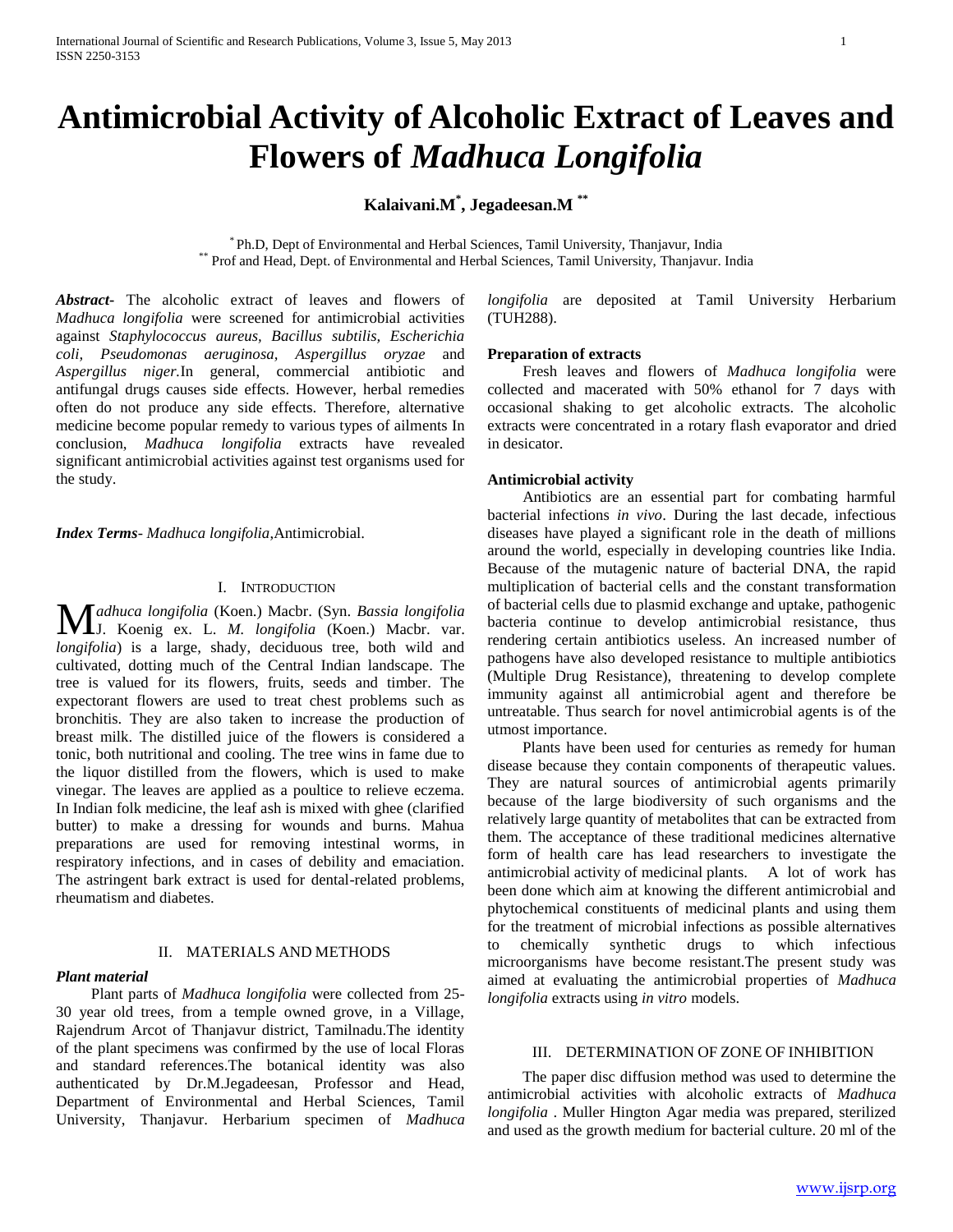sterilized medium was poured into each sterilized Petri dish, covered and allowed to solidify. The plates were then seeded with the test organism (bacterial culture) by sterile cotton swabs.

 For fungal culture Saboraud Dextrose Agar was prepared and transferred into sterile Petri plates and solidified. The medium plates were then swabbed with fungal culture. The sterilized paper discs were soaked in the prepared solutions of the extracts with different solvents and were dried at 50°C. The dried paper disc was then placed on both plates (Muller Hington and Saboarud Dextrose agar) seeded with test micro organisms.The plates were then incubated for bacterial culture at 37°C for 24 hours and for fungus the plates were incubated at room temperature for 48 hours and the zone of inhibition were measured.

#### IV. PREPARATION OF TEST SOLUTION

 The alcoholic extracts of *Madhuca longifolia* were prepared in 5 successive dilutions namely.

 $50 \mu g/ml$  $100 \mu g/ml$  $150 \mu g/ml$  $200 \mu g/ml$  $250 \mu g/ml$ and were subjected to antibacterial and antifungal activities.

#### V. ORGANISMS USED

**Bacteria Gram positive** *Staphylococcus aureus Bacillus subtilis* **Gram negative** *Escherichia coli Pseudomonas aeruginosa* **Fungi** *Aspergillus oryzae Aspergillus niger*

#### **ANTIBIOTIC DISCS**

Ciprofloxacin 5 µg/disc - bacteria Clotrimazole  $10 \mu\text{g/disc}$  - fungi.

## VI. RESULT AND DISCUSSION

 Alcoholic extracts of leaves and flowers of *Madhuca longifolia* were screened for antimicrobial activities against *Staphylococcus aureus, Bacillus subtilis, Escherichia coli, Pseudomonas aeruginosa, Aspergillus oryzae* and *Aspergillus niger* at dose level ranging from 50  $\mu$ g/ml to 250  $\mu$ g/ml(Table 1)

 Alcoholic extracts of *Madhuca longifolia* leaves inhibited all the bacterial strains tested. All the doses  $(50 \text{ µg/ml to } 250$ g/ml) showed zone of inhibition against all the bacteria, even at a dose of 50 µg/ml of extract exhibited significant zone of inhibition comparable to standard antibiotic (ciprofloxacin) against *B. subtilis*. For *S. aureus* leaf extract exhibited maximum inhibition (20 mm) which was greater than that of standard. For all other bacteria  $100 \text{ µg/ml concentration of the extract was}$ sufficient to produce effective inhibition.Alcoholic extract of *Madhuca longifolia* leaves also effectively inhibited growth of two fungi (*A. oryzae* and *A. niger*) comparable and even more than that of standard antifungal agent Clatrimazole. For A. *oryzae* 100  $\mu$ g/ml concentration produced equal inhibition as that of standard. And for *A. niger*, 150  $\mu$ g/ml concentration revealed equal inhibition as that of standard.

 Alcoholic extracts of *Madhuca longifolia* flowers also showed effective inhibition against all the bacteria and fungi tested. At 50 µg/ml concentration, flower extract showed effective inhibition as that of standard drug against *B. subtilis* and *P. aeruginosa*. For *S. aureus* the extract gave maximum inhibition at 100  $\mu$ g/ml concentration.Against *E. coli* 150  $\mu$ g/ml concentration showed maximum inhibitory zone.Flower extract of *Madhuca longifolia* showed maximum inhibitory activity against *A.oryzae* at 100 µg/ml concentration while against A. niger at 150 µg/ml concentration which were comparable to standard antifungal agent Clatrimazole.Thus both leaves and flowers of alcoholic extracts of *Madhuca longifolia* were found to be inhibitory against all the bacteria and fungi tested.

 Antibacterial and antifungal activities of alcoholic extracts of leaves and flowers of *Madhuca longifolia* could be attributed to the presence of biological compounds like 2-Furan methanol, 4H pyran 4-one, 2,3-dihydro 3,5-dihydroxy-6-methyl, Thiophene, 2-Furancarboxyaldehyde-5-(hydroxymethyl) and 1,4 tetra decanediol

 The use of medicinal plants play a vital role in covering the basic health needs in developing countries and these plants may offer a new sources of antibacterial, antifungal and antiviral agents with significant activity against inflective microorganisms

#### VII. CONCLUSION

 The present study indicate that madhuca longifolia extracts have broad inhibitory activities to pathogenic microorganism and to act as potential antimicrobial agent from natural sources.In general, commercial antibiotic and antifungal drugs causes side effects such as liver, kidney and gastrointestinal tract toxicity. Severe hepatotoxicity had also been reported in patients undergoing antifungal drug therapy. However, herbal remedies often do not produce any side effects. Therefore, alternative medicine become popular remedy to various types of ailments In conclusion, *Madhuca longifolia* extracts have revealed significant antimicrobial activities against test organisms used for the study.

#### ACKNOWLEDGEMENTS

 I take this opportunity to express my endless gratitude and indebtedness to my venerable supervisor **Dr. M. Jegadeesan, M.Sc., Ph.D.,** Professor and Head, Department of Environmental and Herbal Sciences, Tamil University, Thanjavur.Iam also very thankful to my family for their support and encouragement.